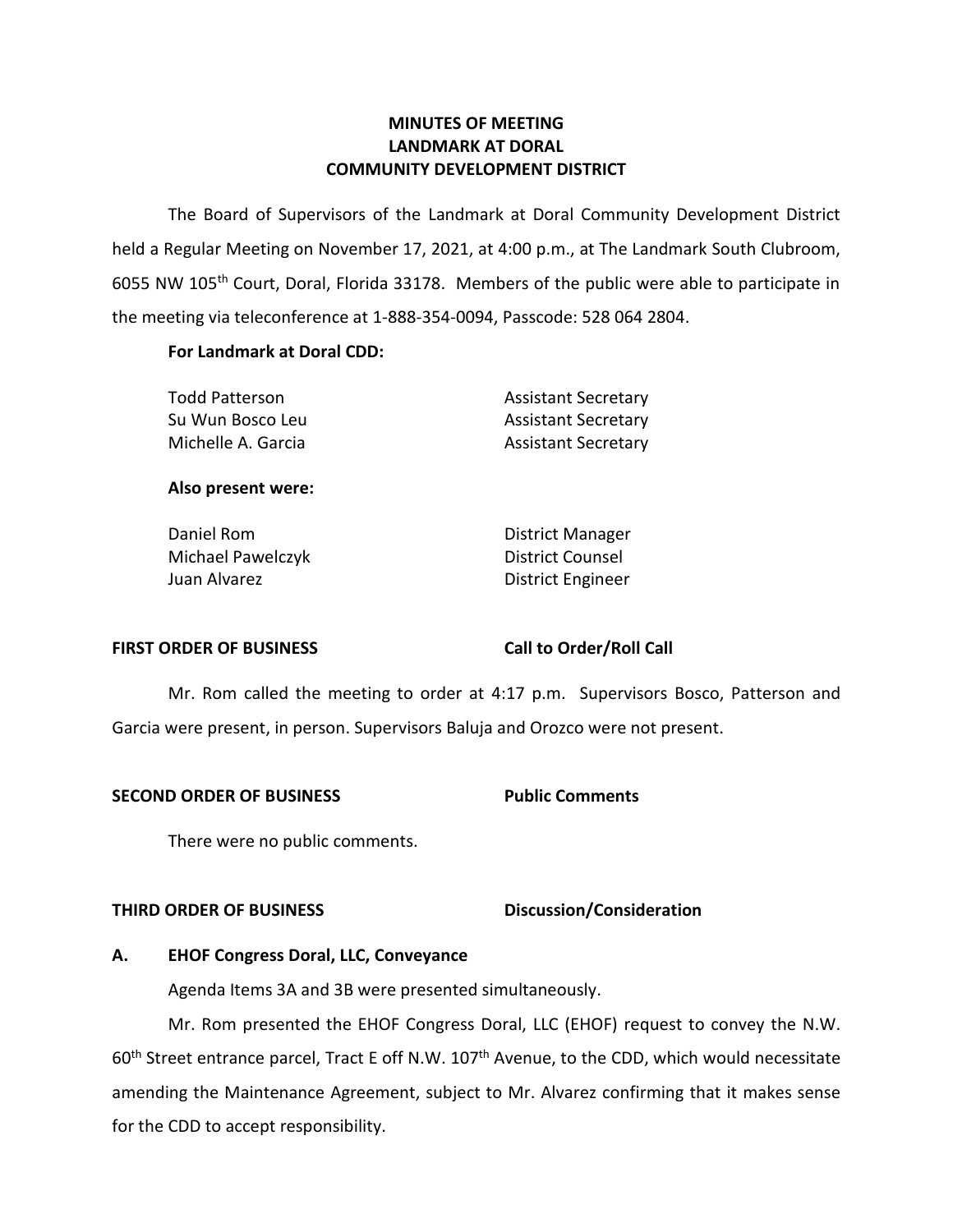Mr. Pawelczyk stated that EHOF funded its construction and originally wanted to remain owner of Tract E; CDD infrastructure funds were not used to construct it. There was then further discussion with the prior owner regarding their interest in conveying this tract to the CDD. The following items were discussed:

➢ EHOF plans to deed the property to the CDD, at no cost to the CDD, except for nominal legal expenses that the CDD would incur for legal review.

 $\triangleright$  Mr. Kris Machado, EHOF Real Estate Attorney, made the request on behalf of EHOF.

 $\triangleright$  The CDD would add the parcel to the EHOF Maintenance Agreement and confirm if the EHOF conveyance included the monuments. The CDD would need to add assessments to the benefitting parcels within the property.

➢ Mr. Machado was working on an assignment provision to include in the Maintenance Agreement, which would transfer to the new owners upon closing the deal, effective December 16, 2021.

➢ EHOF owns the 10' buffer lands conservation easement; however, the CDD is responsible for its maintenance.

Mr. Pawelczyk presented the First Amendment to the Maintenance Agreement and asked for approval in substantial form until certain information is finalized. The following information was discussed and clarified:

 $\triangleright$  Exhibit C: The entrance parcel would be added into the Agreement. Maintenance responsibilities would include the sidewalks, medians, curbs, gutters, stormwater drain system facilities, roadway sub-base asphalt and paving markings and median landscaping.

 $\triangleright$  Monument Sign: The property owner is responsible for maintaining the sign as it is not located within Tract E.

Mr. Bosco felt that, before taking on new work, EHOF should resolve its existing landscape maintenance issue on land across the street behind the third building that was just constructed. Mr. Bosco, Ms. Garcia and Mr. Rom would tour the area to confirm if EHOF is responsible for its maintenance through the Agreement. EHOF might not know that it is responsible for maintenance, if it was included in the original agreement, and, if it was not included, it would need to be added to the First Amendment. The CDD has varied courses of action to resolve this issue.

2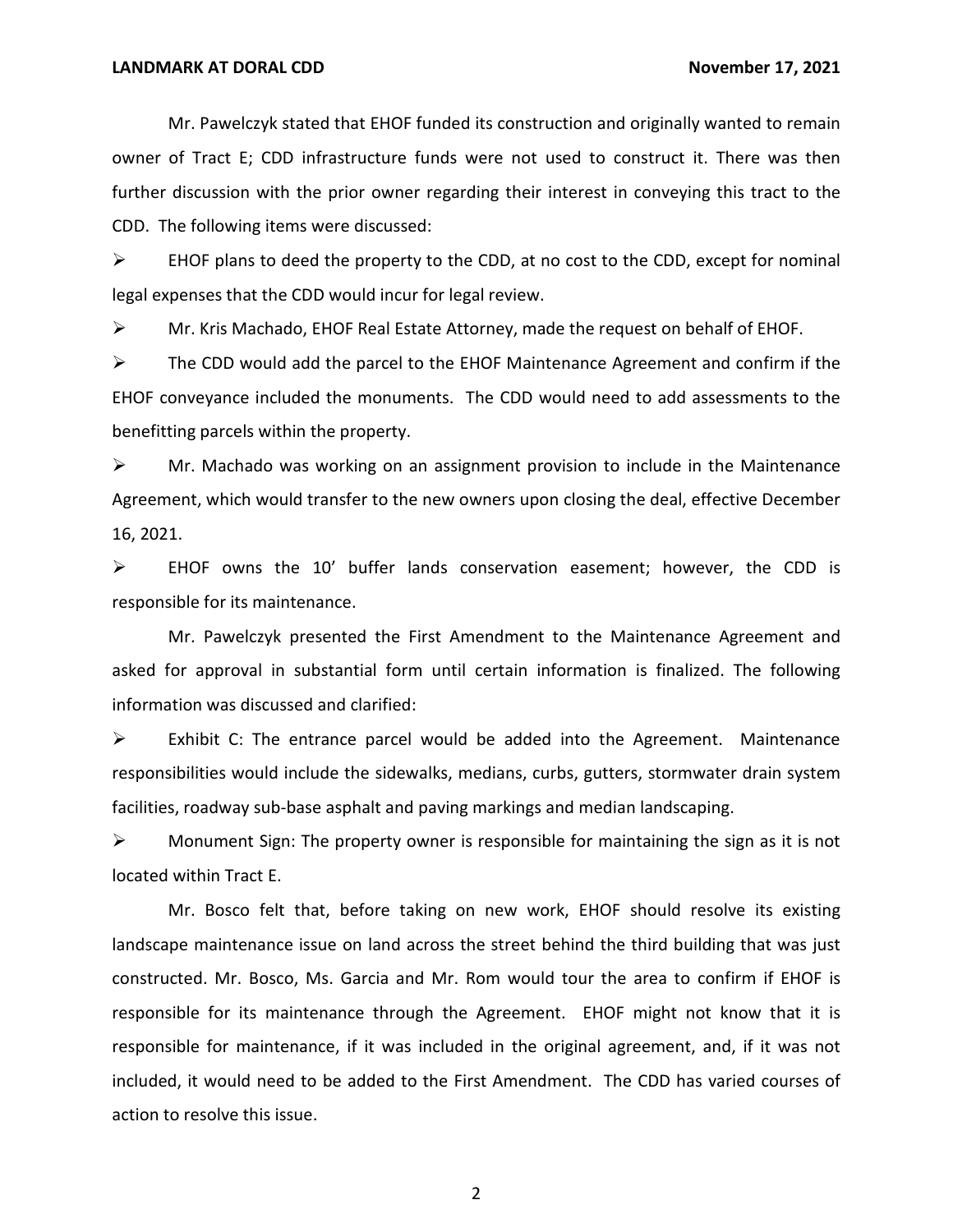$\triangleright$  The successor owner would be assigned maintenance responsibilities from the sale of the property.

 $\triangleright$  The tax rolls are identified through the Property Appraiser's office.

 $\triangleright$  Once ownership is confirmed, Ms. Garcia would revise the scope of work and discuss what types of plantings to install with Mr. Alvarez.

Mr. Pawelczyk stated, if it is determined that the parcel should be included but was omitted from the original Maintenance Agreement, it would be added to the First Amendment.

 **On MOTION by Mr. Patterson and seconded by Ms. Garcia, with Mr. Patterson and Ms. Garcia in favor and Mr. Bosco dissenting, accepting conveyance from**  EHOF of the N.W. 60<sup>th</sup> Street entrance parcel, Tract E off N.W. 107<sup>th</sup> Avenue, as **described, in substantial form and subject to legal review and upon confirmation whether it included the parcel and monuments, was approved. [Motion passed 2-1]** 

# **B. First Amendment to Maintenance Agreement**

 **On MOTION by Mr. Patterson and seconded by Ms. Garcia, with all in favor, the First Amendment to the Maintenance Agreement, to include the N.W. 60th**  Street entrance parcel, Tract E off N.W. 107<sup>th</sup> Avenue, in substantial form and **subject to consideration previously stated by District Counsel, and authorizing the Chair or Vice Chair to execute, upon confirmation, was approved.** 

 **On MOTION by Mr. Patterson and seconded by Ms. Garcia, with all in favor, requiring EHOF or the new owner to execute the First Amendment to the Maintenance Agreement, prior to recording the conveyance documents for the roadway, was approved.** 

**FOURTH ORDER OF BUSINESS Update: Status of Request to DERM for Additional Extension for Site Assessment Report Addendum (SARA) Submittal by SCS Engineers** 

Mr. Rom provided the following updates to the SCS Engineers (SCS) response to follow up questions from the last meeting: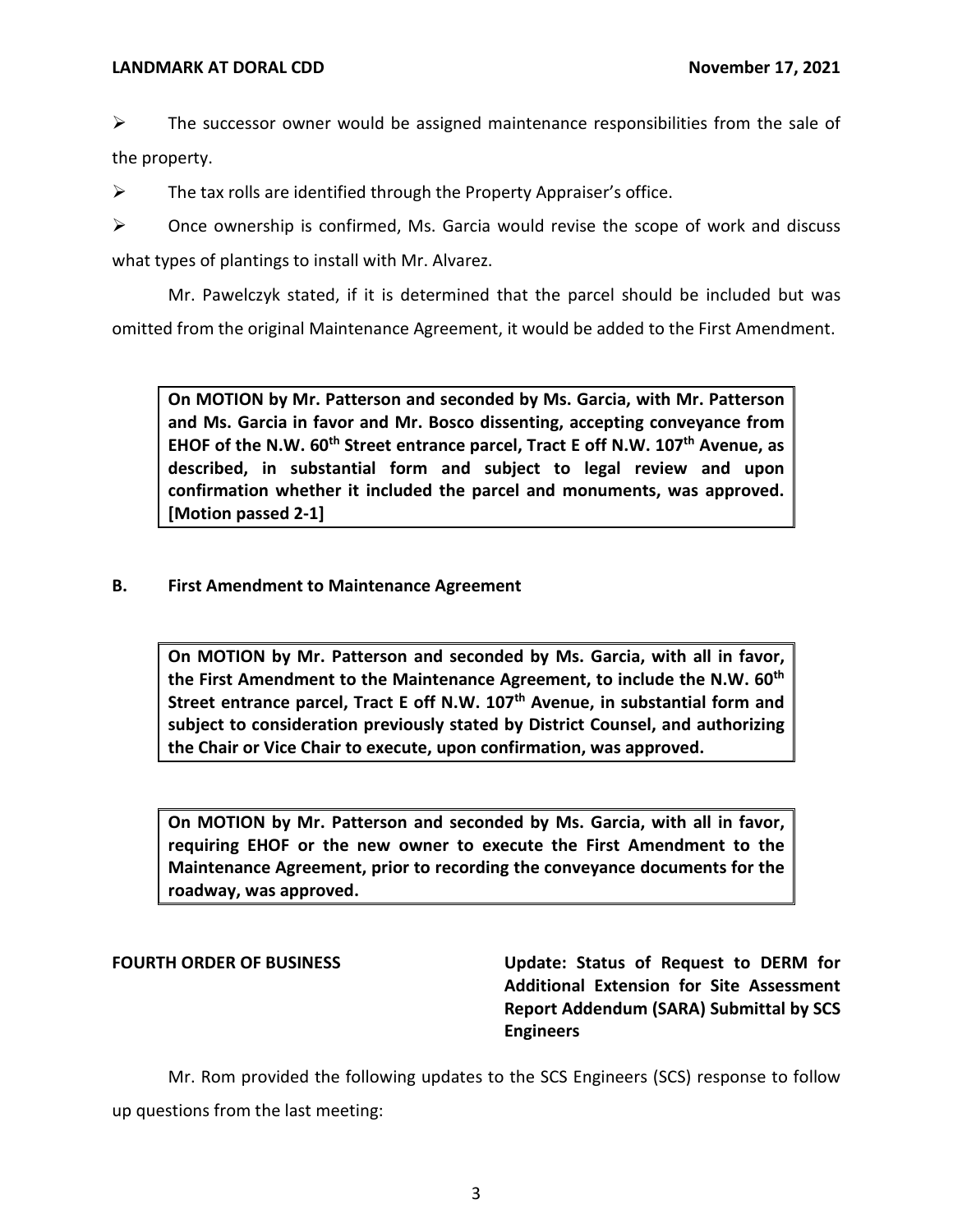$\triangleright$  New Deadline Date - December 16, 2021: The Department of Environmental Resources Management (DERM) approved the request for an additional extension.

 $\triangleright$  SCS recommended waiting until closer to the new date before requesting another extension to see if the northern property owner responds to the Engineer's letter.

Mr. Alvarez stated that the northern property owner had not responded to the letter; however, he has proof of receipt. He contacted the owner about the letter a little over a week ago and the owner confirmed receipt but did not discuss it further.

 $\triangleright$  Clarification of Delineation: For delineation to the east, SCS would use groundwater data from the Resource Recovery Facility, such as the landfill, as temporary points of compliance.

 $\triangleright$  SCS still needs to know the delineation to the north, which is why the northern property owner was contacted.

 $\triangleright$  The invoice to remove the drums was corrected and the contractor would advise Mr. Rom when they would be on site to commence the project.

**FIFTH ORDER OF BUSINESS Update: Status of Letter of Agreement from Lennar Indemnifying the District with Regard to Unauthorized Filling of Wetlands and Unauthorized Construction of Entrance Features Within a Conservation Easement** 

Mr. Rom provided the following updates regarding violation notices from the South Florida Water Management (SFWMD):

➢ SFWMD Enforcement Case No. 11429 - Failing to Achieve 80% Vegetation: Lennar agreed to cover all the permit fees as stated in the Letter of Agreement with Lennar. The Consent Order between Lennar and the CDD was executed and recorded with the City.

➢ SFWMD Enforcement Case No. 11428 - Encroachment of Signs in the Entry Wall and Filling of Wetlands: A response from Mr. Santalla, of Lennar Homes, to proceed with the same method noted above was pending. The SFWMD denied the request to waive its fees.

Mr. Bosco reported he believes that, during construction of the entry wall, the Florida Power & Light (FPL) meters were pulled so the lighting in the area no longer works. He asked if the issue was due to constructing the wall or if it was because of something else.

4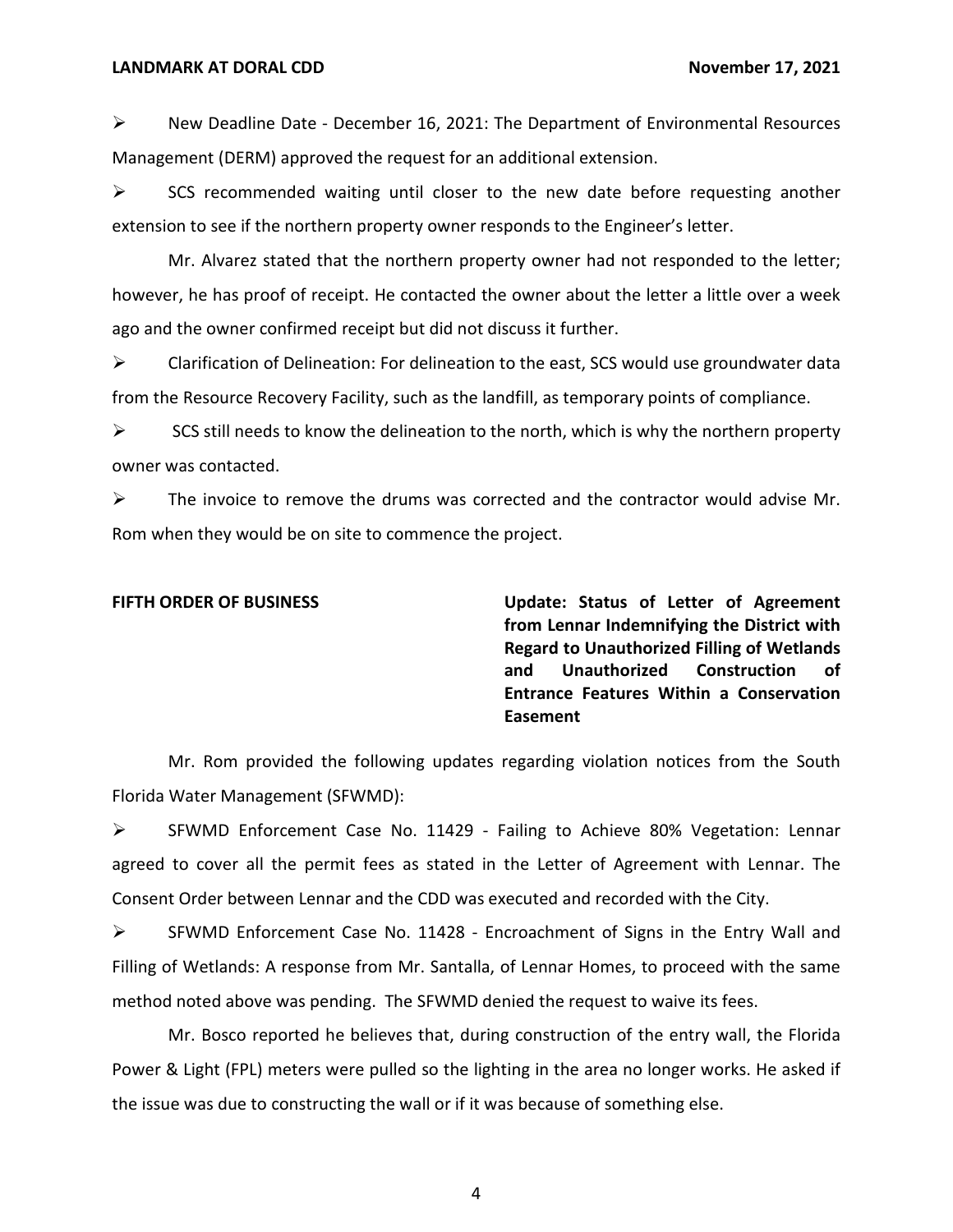Mr. Alvarez opined that the reason for the error was that certain information was missed during the plat review and, rather than tearing the wall down, the SFWMD asked the CDD to make up the 1,000' of encroachment somewhere else. Based on his concerns about space after reviewing the site plan, Mr. Alvarez felt that the CDD-owned tract beyond the parking lot would be sufficient. Discussion ensued about requiring Lennar, not the CDD, to fund the cost incurred to remedy the situation.

# **SIXTH ORDER OF BUSINESS Discussion: New Meeting Location**

Mr. Rom asked to change the meeting location for the December meeting, if needed, based on communication received from property management, to allow the new owners time to settle in at the existing location. The new owners would advise him in January 2022 if the CDD needs to change the location and advertise the remaining Fiscal Year 2022 District meetings at a new location. It was noted that the December meeting may be cancelled.

 **On MOTION by Mr. Patterson and seconded by Mr. Bosco, with all in favor, authorizing Mr. Rom to change the December meeting location to The**  Landmark HOA Clubhouse, 10220 N.W. 66<sup>th</sup> Street, Doral, Florida, was **approved.** 

The next meeting will be held December 15, 2021 at 4:00 p.m., at the Landmark HOA Clubhouse, upon approval from Landmark HOA Clubhouse, unless canceled.

**SEVENTH ORDER OF BUSINESS Acceptance of Unaudited Financial Statements as of September 30, 2021** 

Mr. Rom presented the Unaudited Financial Statements as of September 30, 2021.

 **On MOTION by Mr. Bosco and seconded by Ms. Garcia, with all in favor, the Unaudited Financial Statements as of September 30, 2021, were accepted.** 

### **EIGHTH ORDER OF BUSINESS Approval of Minutes**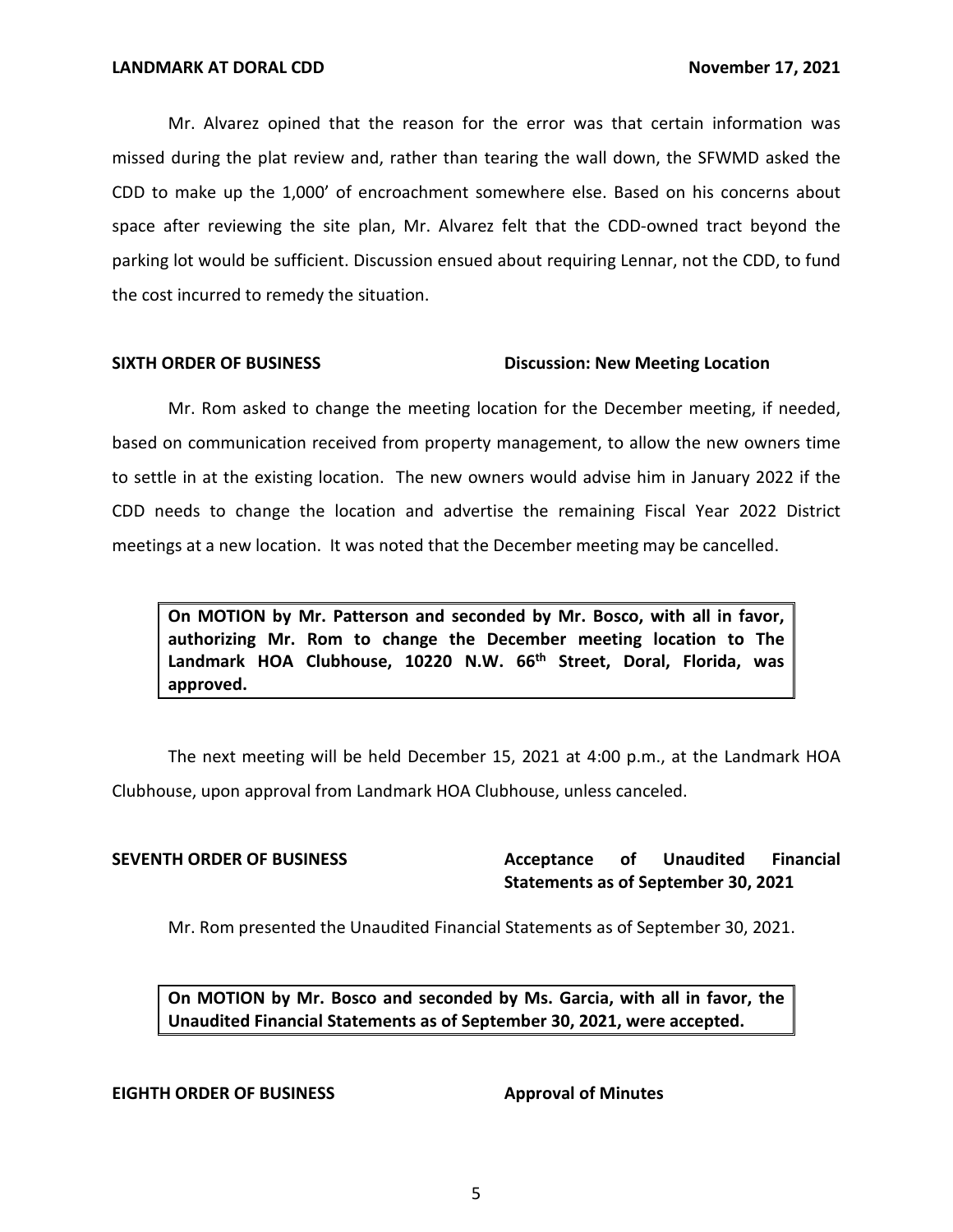# **LANDMARK AT DORAL CDD** *COND* **CONDUCTER 17, 2021**

# **A. September 9, 2021 Regular Meeting**

**B. September 15, 2021 Public Hearings and Regular Meeting** 

 **On MOTION by Mr. Bosco and seconded by Ms. Garcia, with all in favor, the September 9, 2021 Regular Meeting Minutes and the September 15, 2021 Public Hearings and Regular Meeting Minutes, as presented, were approved.** 

# **NINTH ORDER OF BUSINESS** Staff Reports

### **A. District Counsel**

Mr. Pawelczyk stated that to resolve an ongoing issue, Lennar would record a quit claim deed for 19 common area parcels for which that the Property Appraiser's Office mistakenly recorded ownership to Lennar and the CDD. There would be no cost to the CDD. He would follow up with Attorney Mr. Marcus on December 1, 2021, which is Lennar's year-end date.

# **B. District Engineer**

# • **Discussion: Allstate Resource Management, Inc. Debris/Trash Removal Report**

Mr. Alvarez presented the Report. Both the SFWMD and the CDD's Environmental Consultant is happy with the maintenance results, in that monthly visits were planned. Mr. Rom stated that he received several favorable comments about the vendor.

Mr. Alvarez distributed and presented the scope of work and suggested materials for landscaping in multiple areas. Discussion ensued regarding selecting year-round plants and finalizing landscape designs. EHOF and the CDD would work together on the designs. Mr. Alvarez would obtain the scope or work and estimates to replicate the buffer and a proposal to present to EHOF.

Mr. Rom reminded the Board a landscaping budget line item was not assigned for Fiscal Year 2022 so unassigned funds would be used for any CDD costs incurred.

# **C. District Manager**: *Wrathell, Hunt and Associates, LLC*

 • **NEXT MEETING DATE: December 15, 2021 at 4:00 P.M.** 

# o **QUORUM CHECK**

The next meeting will be held December 15, 2021, unless canceled.

6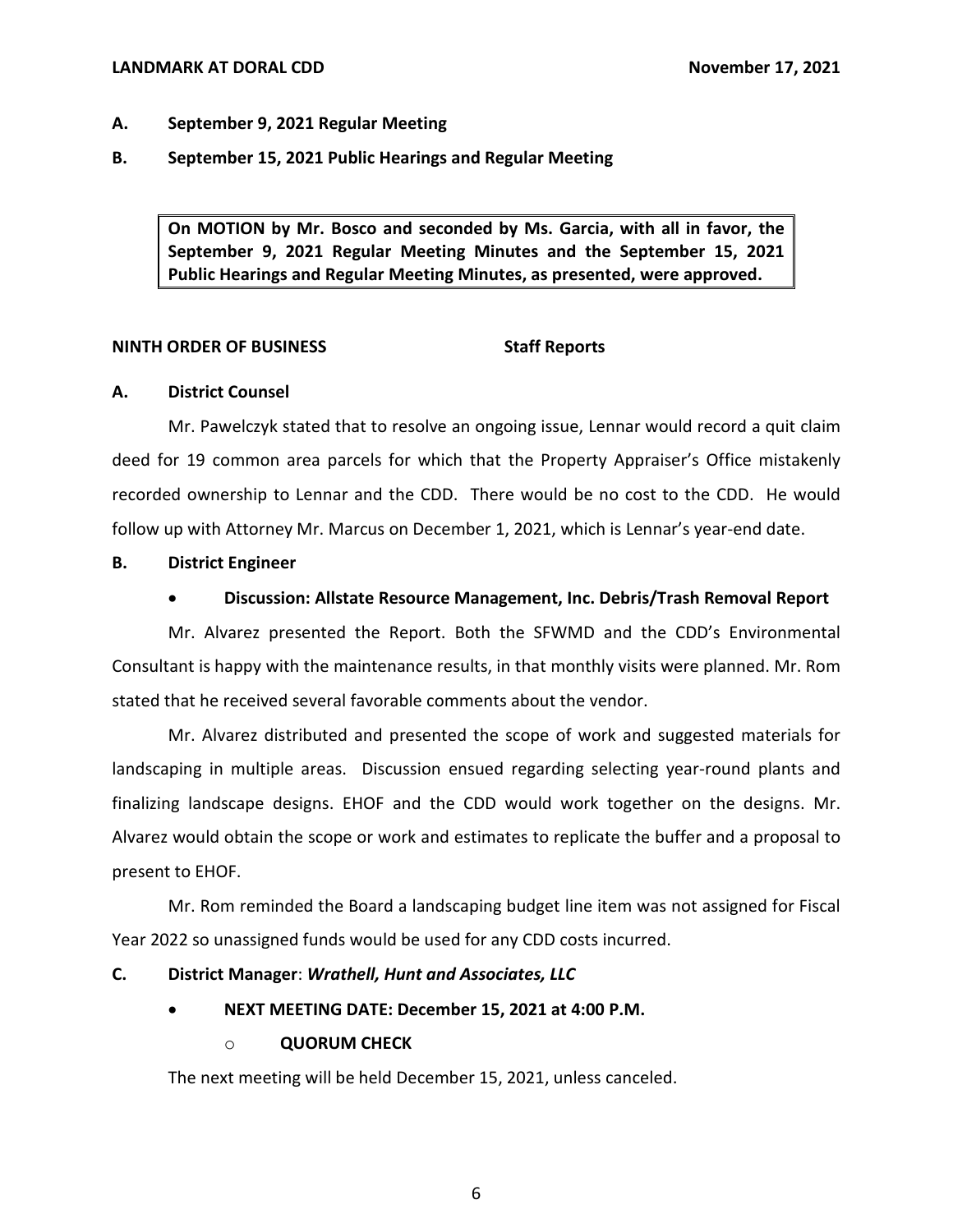# **TENTH ORDER OF BUSINESS Public Comments**

There were no public comments.

### **Supervisors' Requests ELEVENTH ORDER OF BUSINESS**

Mr. Bosco asked the Board to consider installing a fountain in the east parcel lake.

Discussion ensued regarding spray issues, lighting, electrician and permit costs and Allstate maintaining and installing fountains. Mr. Alvarez would obtain proposals.

Mr. Bosco noted that the bike path is currently overgrown with weeds. He stated that the HOA's funds were nearly depleted and, although the CDD gave the bike path maintenance responsibility to the HOA, he wanted the CDD to retract it from the Maintenance Agreement, as be believed conveyance to the CDD did not occur. Mr. Rom was asked to discuss this with Lennar and verify that the fence and area was restored to its original condition, before conveyed to the CDD. Discussion ensued about defining the stretch of bike path, whether conveyance documents existed and the depleted HOA funds.

The draft Third Amendment to the Maintenance Agreement would be emailed to the Board before it is executed.

 **On MOTION by Mr. Bosco and seconded by Mr. Patterson, with all in favor, authorizing Mr. Pawelczyk to prepare a Third Amendment to the Maintenance Agreement with the HOA, to remove bike path maintenance from the Agreement, subject to the CDD receiving correspondence from the HOA requesting the same, and authorizing the Chair or Vice Chair to execute, was approved.** 

### **TWELFTH ORDER OF BUSINESS Adjournment**

There being nothing further to discuss, the meeting adjourned.

 **On MOTION by Mr. Bosco and seconded by Mr. Patterson, with all in favor, the meeting adjourned at 5:28 p.m.**